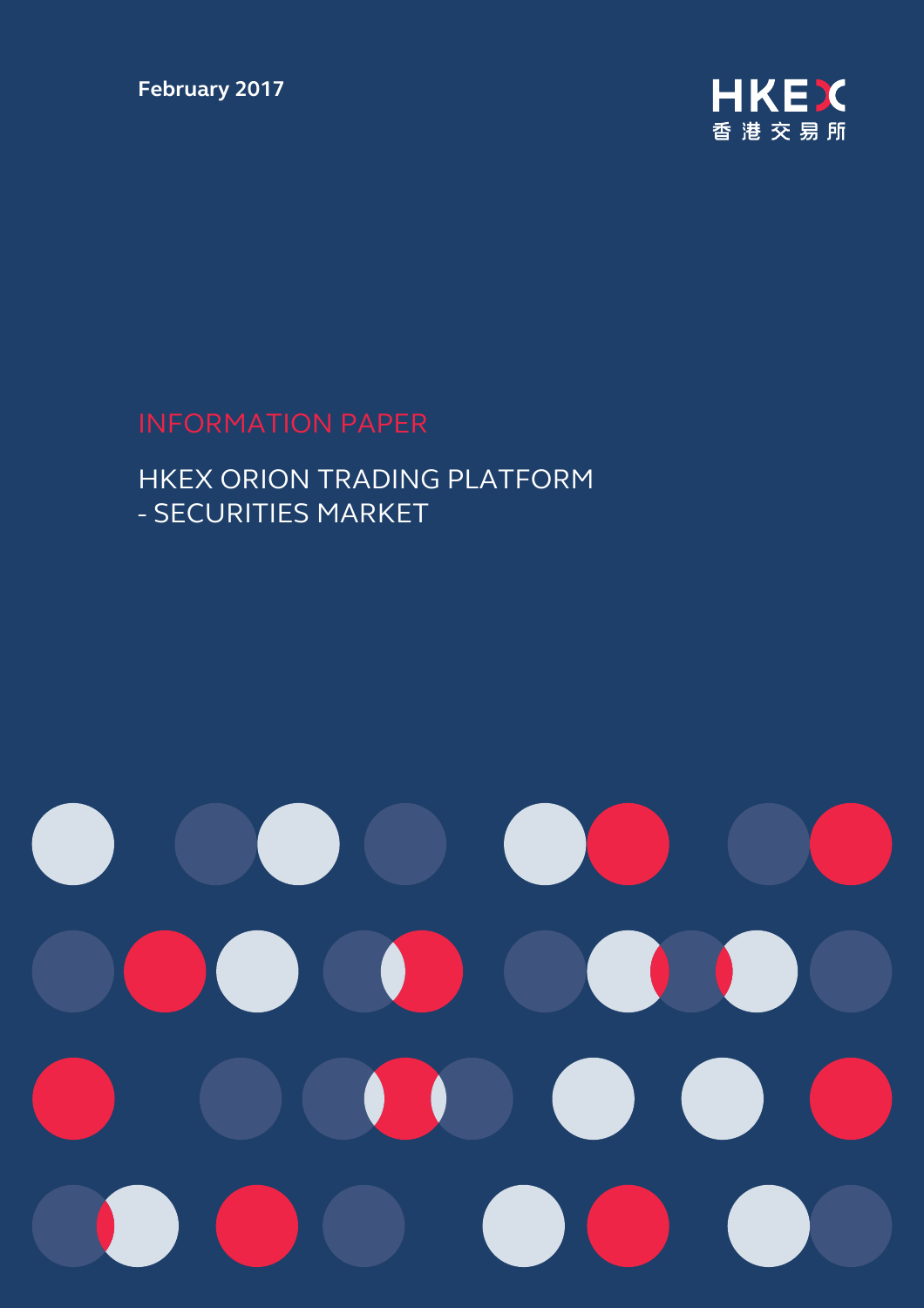# TABLE OF CONTENTS

Version Date: 27 Feb 2017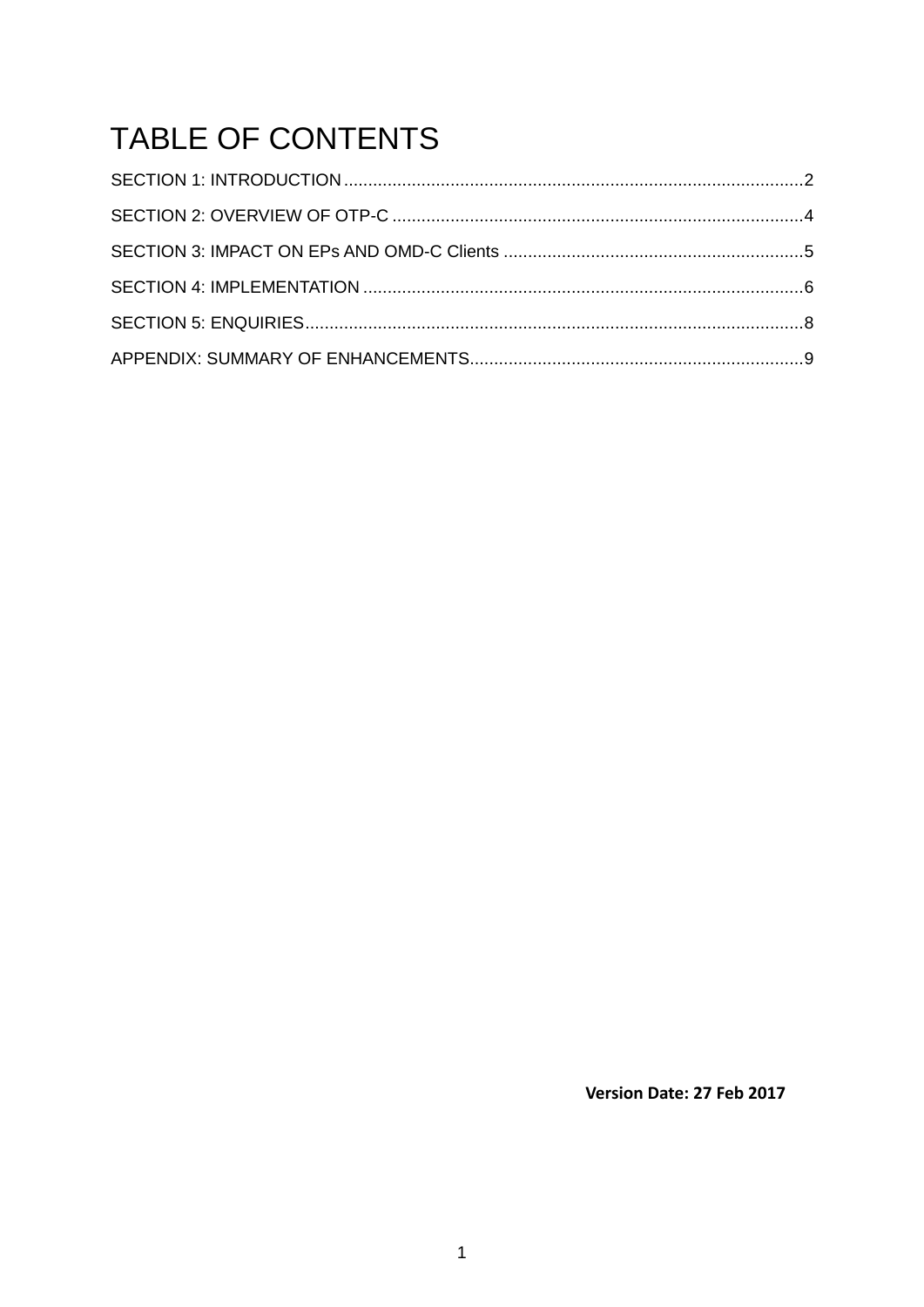## <span id="page-2-0"></span>SECTION 1: INTRODUCTION

- 1 In 2012, HKEX embarked upon the "HKEX Orion Technology Initiatives" programme, which was a major transformation of its technology infrastructure. The programme included transforming data centres, networks, as well as the core trading infrastructure. The programme represents a significant re-investment aimed at maintaining and enhancing Hong Kong's position as a leading international financial centre.
- 2 The HKEX cash market transformation is structured as a phased migration from the legacy trading system infrastructure to the target infrastructure as illustrated below:



- 3 The migration strategy is designed to deliver the following benefits to market participants in the first two phases:
	- Phase 1: Orion Market Data Securities Market (OMD-C) launched in 2013, OMD-C provides a range of market data products to meet the different needs of market participants.
	- Phase 2: Orion Central Gateway (OCG) launched in 2014, OCG provides a centralised trading access point for Exchange Participants (EPs), eliminating significant costs inherent in the legacy distributed architecture, and adding features such as drop copy and cancel-on-disconnect.
- 4 The final phase of the transformation is the replacement of the legacy AMS/3.8 back-end trading engine with the Orion Trading Platform – Securities Market (OTP-C). Even though AMS/3.8 has been over the years resilient and reliable and has served the needs of the Hong Kong securities market well, this core cash equity trading engine is increasingly constrained by the proprietary technology in use. To meet the evolving business needs and future market growth, a scalable, flexible and high performing cash equity trading platform based on open systems technology is required for Hong Kong securities market, which OTP-C aims to offer. After OTP-C replaces the current system, new and enhanced business functionalities could be introduced to OTP-C in phases in the future, subject to the needs and priorities of market participants.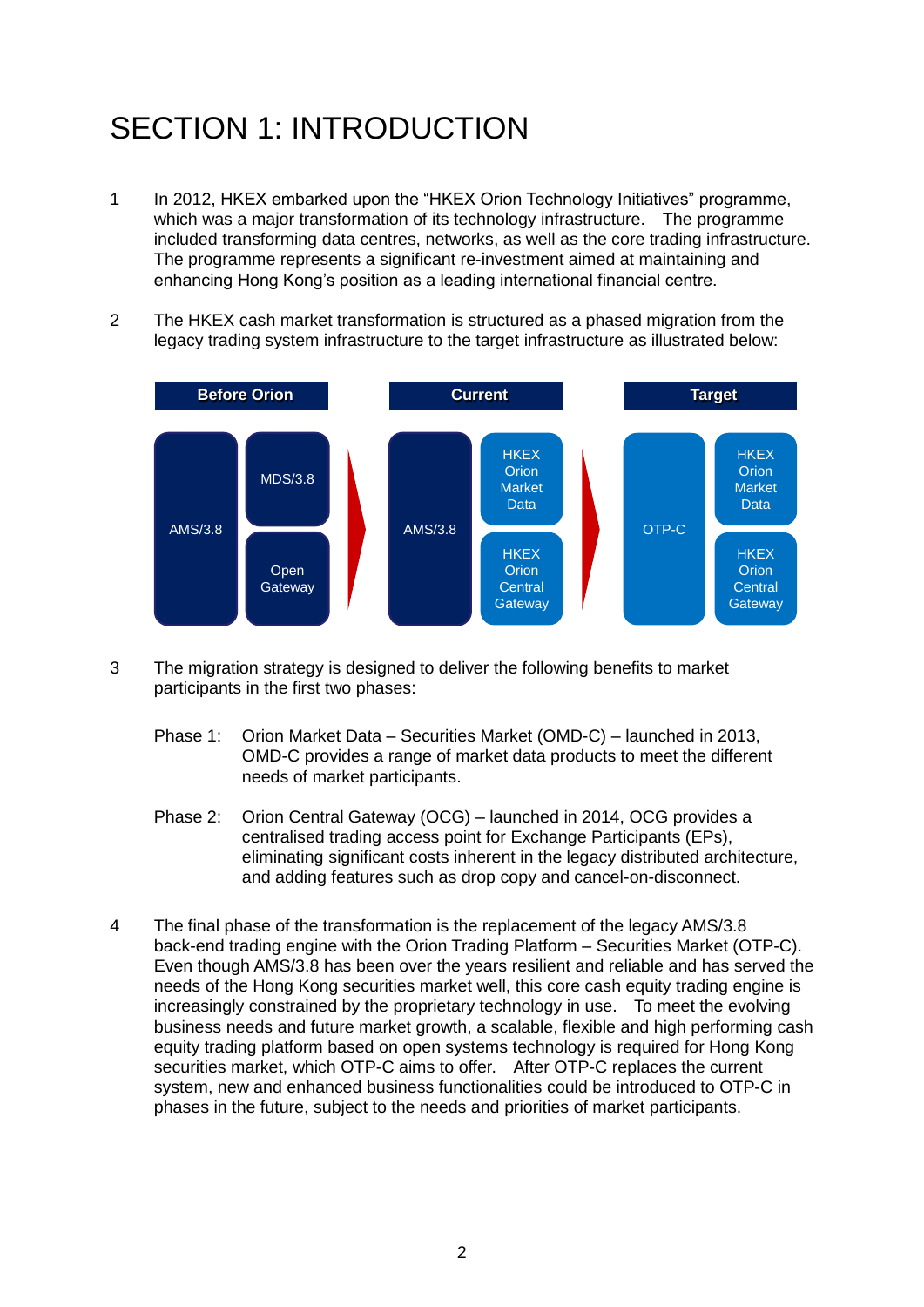- 5 Technically, the migration to OTP-C is designed to be a low impact transition for market participants as the rollout mainly involves changes to HKEX's host system. Market participants are shielded from OTP-C by OMD-C and OCG, whose interfaces will be unchanged. OTP-C is functionally equivalent to AMS/3.8 with some minor enhancements introduced. The details of the changes are explained in Section 2 below.
- 6 OTP-C will be tentatively rolled out in late Q4 2017, subject to market readiness and relevant regulatory approvals. All EPs are required to validate their systems in accordance with OTP-C implementation timeline.
- 7 This information paper presents an overview of OTP-C trading platform, highlights the impact on EPs and OMD-C Clients<sup>1</sup> so that necessary preparations can be made, and provides further high-level implementation details of the initiative. The detailed technical specifications of OCG are published separately at [OTP-C project corner.](http://www.hkex.com.hk/eng/market/sec_tradinfra/otpc/otpc.htm)

 $\overline{\phantom{a}}$ <sup>1</sup> "OMD-C Clients" refers to information vendors, application service providers and end-users who have entered into a licence agreement with HKEX Information Services (HKEX-IS) to receive market data from OMD-C.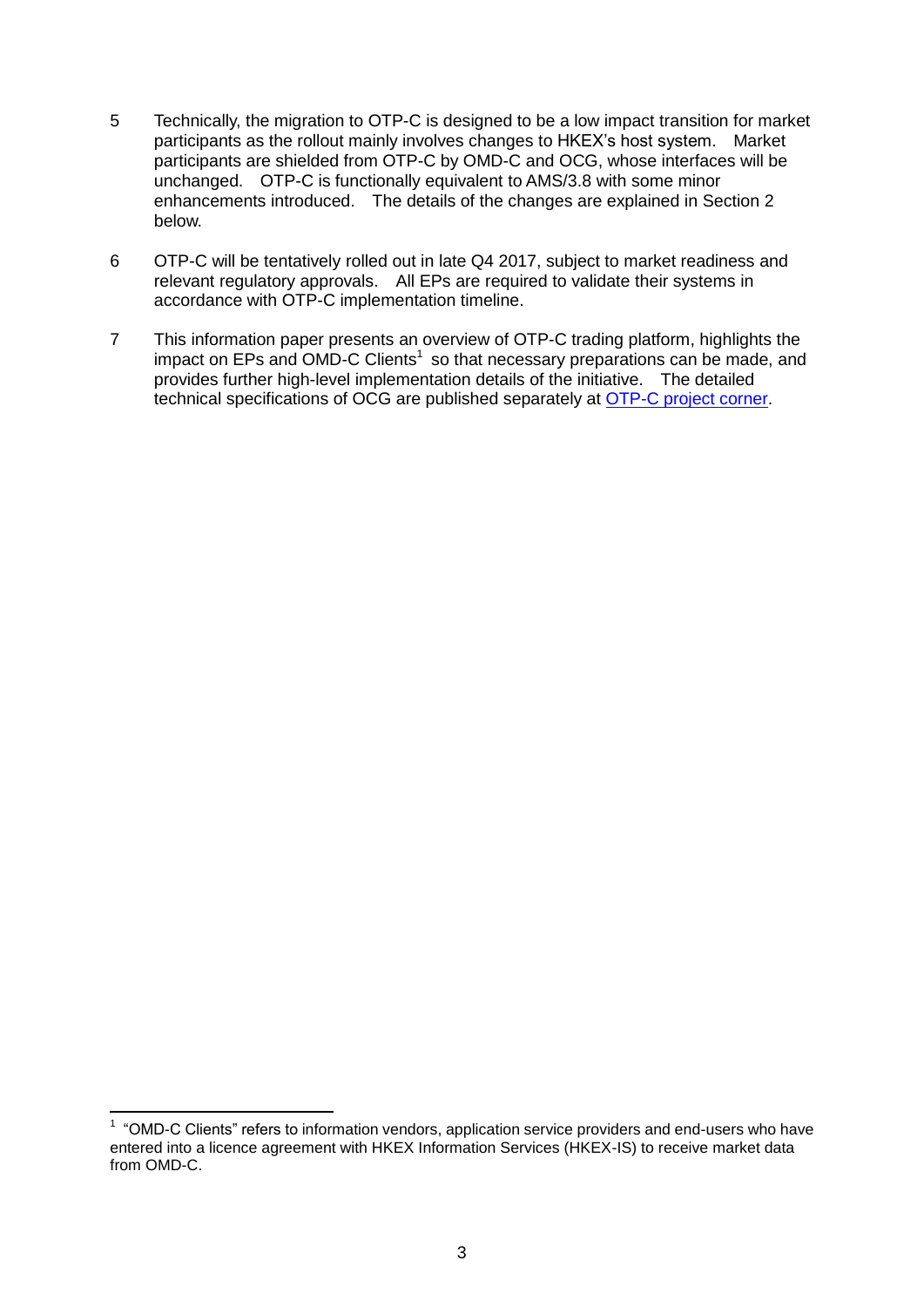## <span id="page-4-0"></span>SECTION 2: OVERVIEW OF OTP-C

8 The high level description of the minor functional enhancements to be introduced with OTP-C are summarised in this section. Further details are available in Appendix.

#### **Minor Enhancements in Trading Functionality**

9 Some minor enhancements in the trading functions will be introduced including the ability for EPs to modify non-price/non-quantity related order attributes during specific trading periods, and enhancements related to the cancellation of special lot/odd lot orders by using the existing OCG messages.

#### **Carryover of New Enhancements in AMS/3.8**

10 Should there be any new enhancements made on AMS/3.8 before the rollout of OTP-C, such enhancements will also be included in the implementation of OTP-C (e.g. Phase 2 implementation of CAS) unless otherwise stated.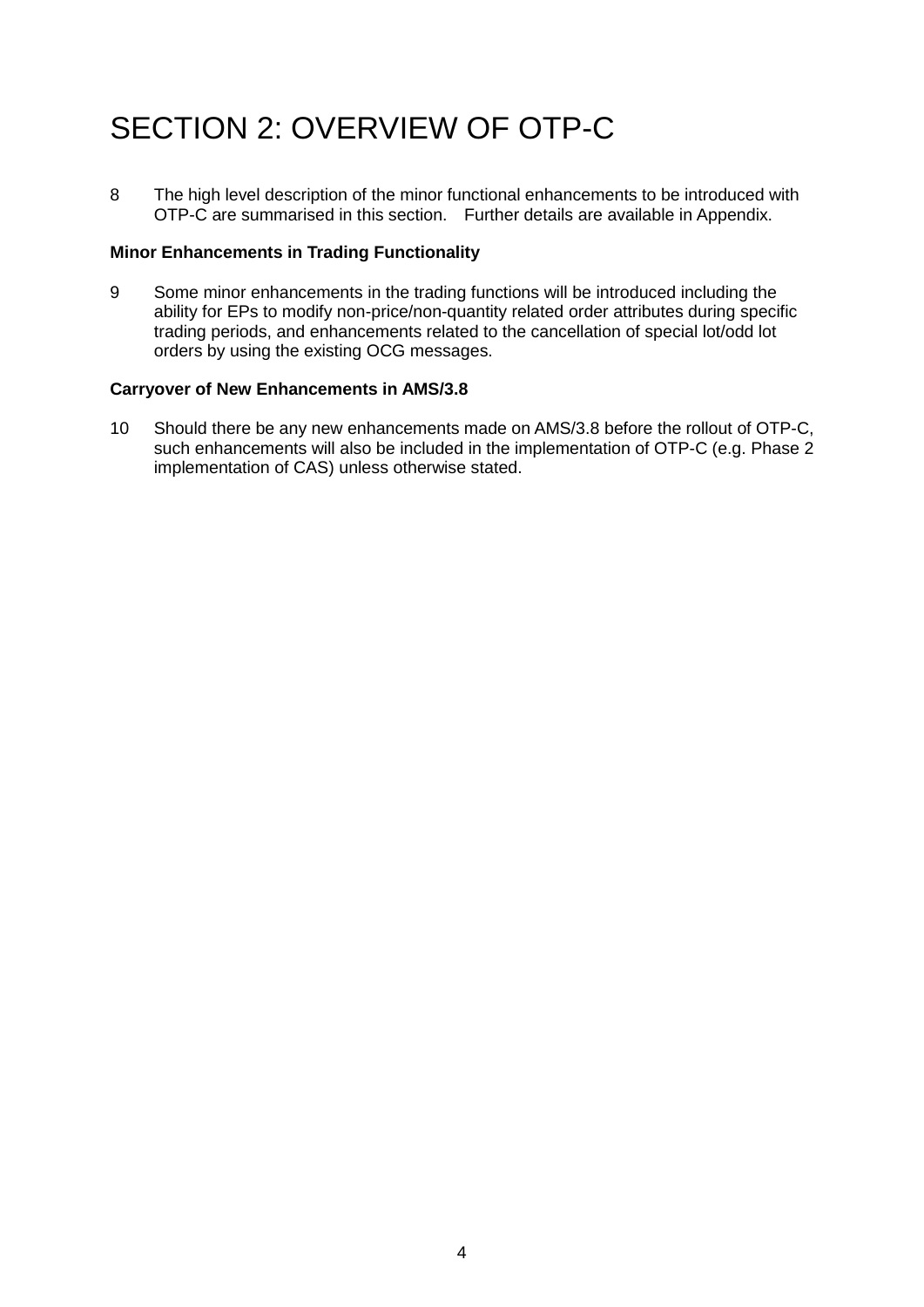## <span id="page-5-0"></span>SECTION 3: IMPACT ON EPs AND OMD-C Clients

11 Migration to OTP-C is mandatory to all EPs and OMD-C Clients. EPs and OMD-C Clients should therefore plan ahead for the necessary testing effort in accordance with the OTP-C implementation schedule.

#### **No Change to OCG Interface, Throttling Mechanism and Capacity**

12 OTP-C upgrade will not introduce any changes to OCG in terms of its interface with EPs, the throttling mechanism, and the capacity per OCG order flow session.

#### **No Change to OMD-C Message Dissemination Protocol**

13 OTP-C upgrade will not introduce any changes to OMD-C in terms of its interface with EPs and message dissemination protocol. OMD-C Clients are requested to note that the multicast channels for the dissemination of a small number of existing OMD-C messages will be changed after OTP-C goes live. Full details will be provided in the OMD-C Connectivity Guide in Q2 2017.

#### **Minor Enhancements in Trading Functionality**

14 EPs and Broker Supplied Systems (BSS) vendors are requested to take note of the enhancements summarised in Appendix. These minor enhancements are not essential and not mandatory for securities trading. Therefore EPs and BSS vendors are not required to modify their BSS if they decide not to utilise these minor enhanced features.

#### **Participation in Testing**

15 All EPs should participate in all conformance tests to ensure their systems interfacing with OCG will function properly with OTP-C whereas OMD-C Clients are required to participate in the market rehearsals to ensure their systems interfacing with OMD-C will remain intact upon the launch of OTP-C. The details of the test arrangements are explained in Section 4.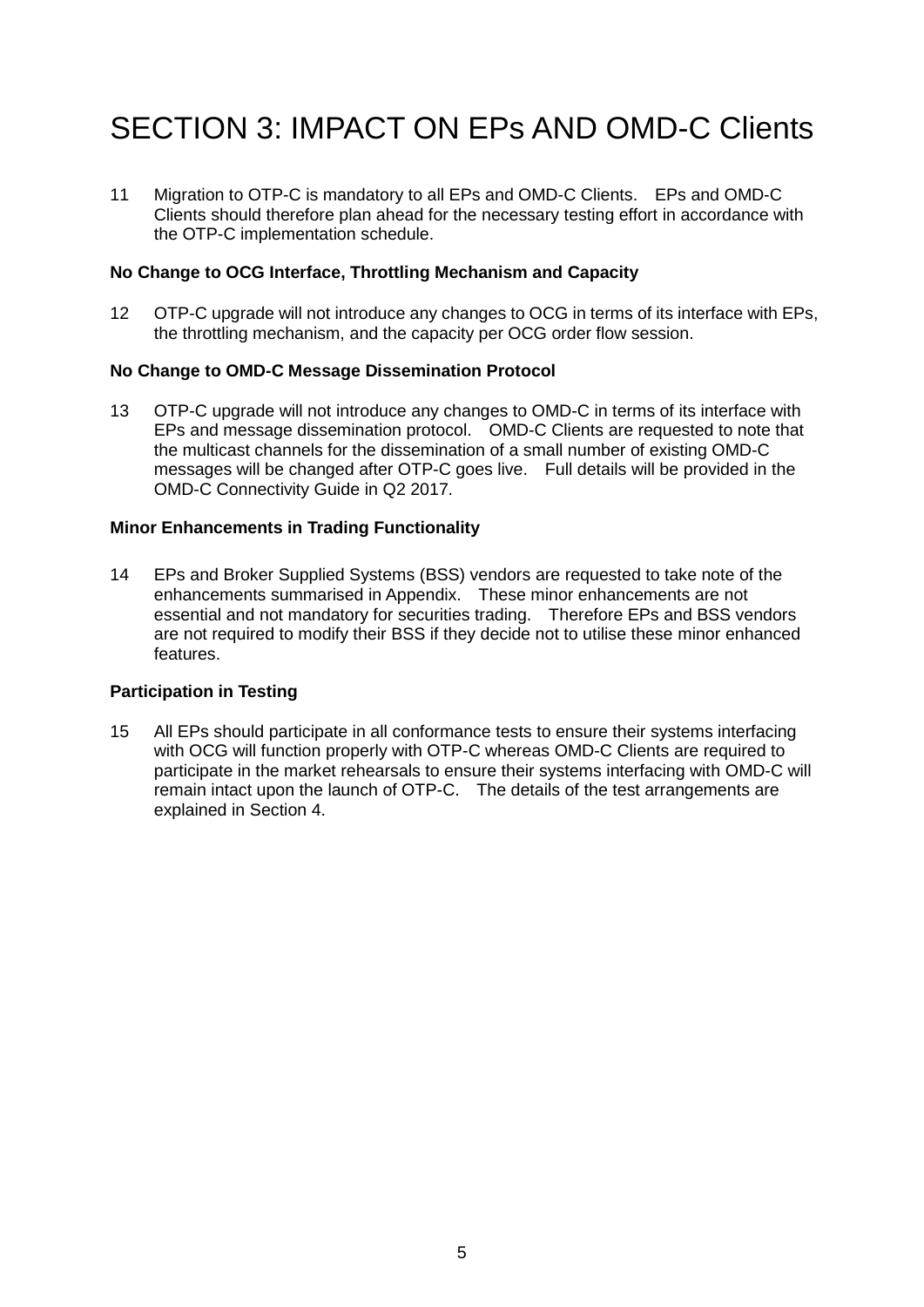## <span id="page-6-0"></span>SECTION 4: IMPI EMENTATION

#### **Publication of Interface Specifications**

16 The OCG Interface Specifications are available at [OTP-C project corner.](http://www.hkex.com.hk/eng/market/sec_tradinfra/otpc/otpc.htm) The update is required to clarify the "mass order cancellation" and "OBO single order cancellation" functionalities.

#### **Briefing Sessions**

17 In order to enable EPs to have a better understanding on the implementation schedule of OTP-C, a series of briefing sessions for EPs will be conducted in Q1 2017.

#### **OCG and OMD-C Offline Simulation Tests**

18 Testing with an offline OCG simulator is not required as there is no change in the OCG interface. For OMD-C, an Offline Simulator Tool including canned data will be provided in Q2 2017 for OMD-C Clients to experience the effect of the change of dissemination channels. Clients should test run their applications with the Offline Simulator Tool to ensure their readiness before joining the market rehearsals.

#### **End-to-End (E2E) Tests**

19 All EPs having BSS connecting to OCG should participate in the E2E test session to validate their BSS software's ability to interact with OTP-C. An E2E testing environment of OCG and OMD-C connecting with OTP-C will be offered in late Q2 2017. EPs can connect their systems to the E2E testing environment, an environment similar to the target production environment, to verify their systems against OTP-C. Details of E2E testing will be provided at a later stage.

#### **Market Rehearsals**

20 As the final preparation and verification of readiness before production rollout, market rehearsals will be conducted over a number of weekends in Q4 2017. All EPs and OMD-C Clients are required to join the market rehearsals to verify their system compatibility.

#### **Rollout of OTP-C and the Stabilisation Period**

21 OTP-C will be tentatively rolled out in late Q4 2017. As in all other major system upgrades, there will be a stabilisation period for OTP-C after launch. During the stabilisation period, in case of emergency, fallback from OTP-C to AMS/3.8 may be required.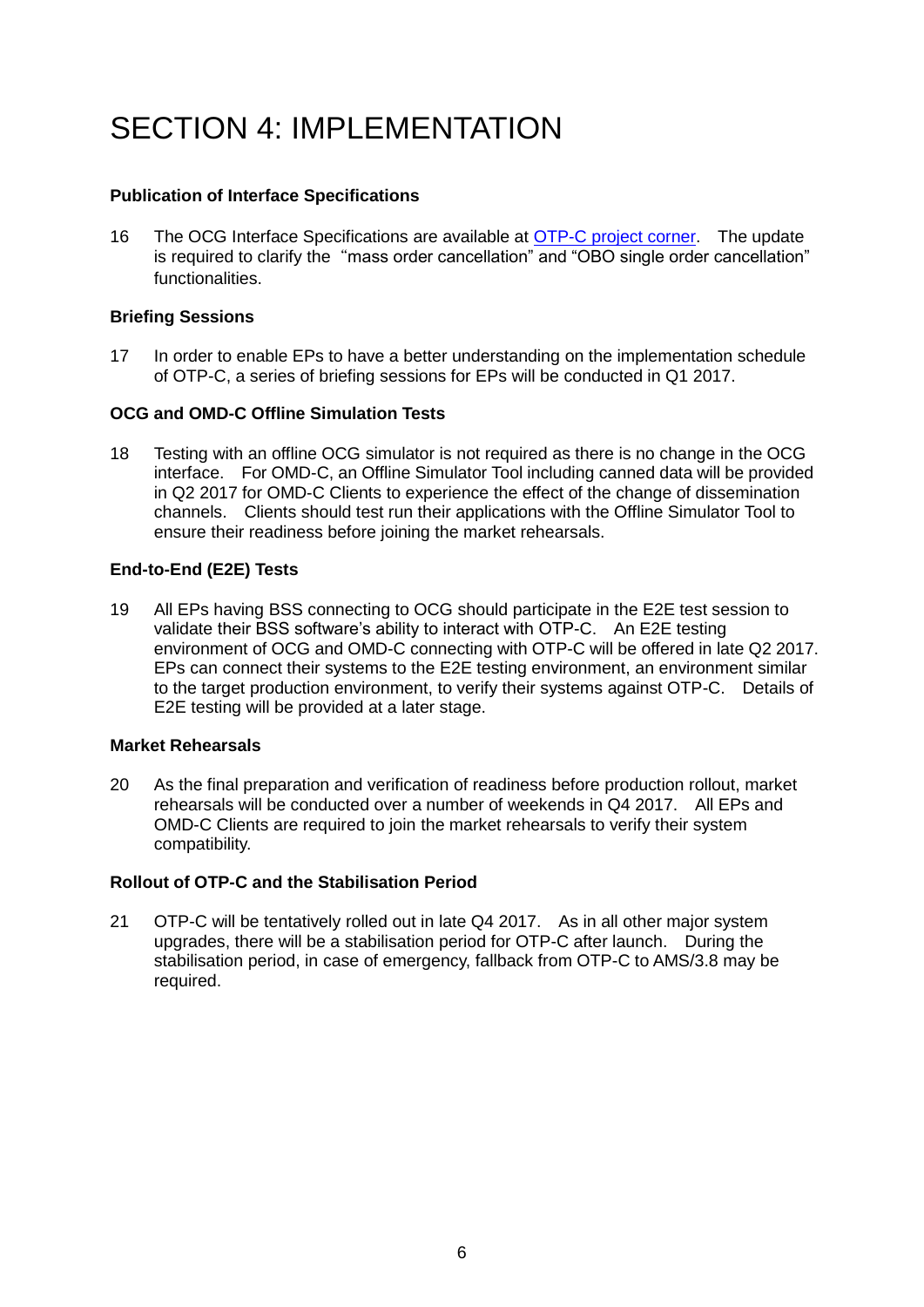#### **Implementation Schedule**

The tentative implementation schedule of OTP-C is summarised as follows:

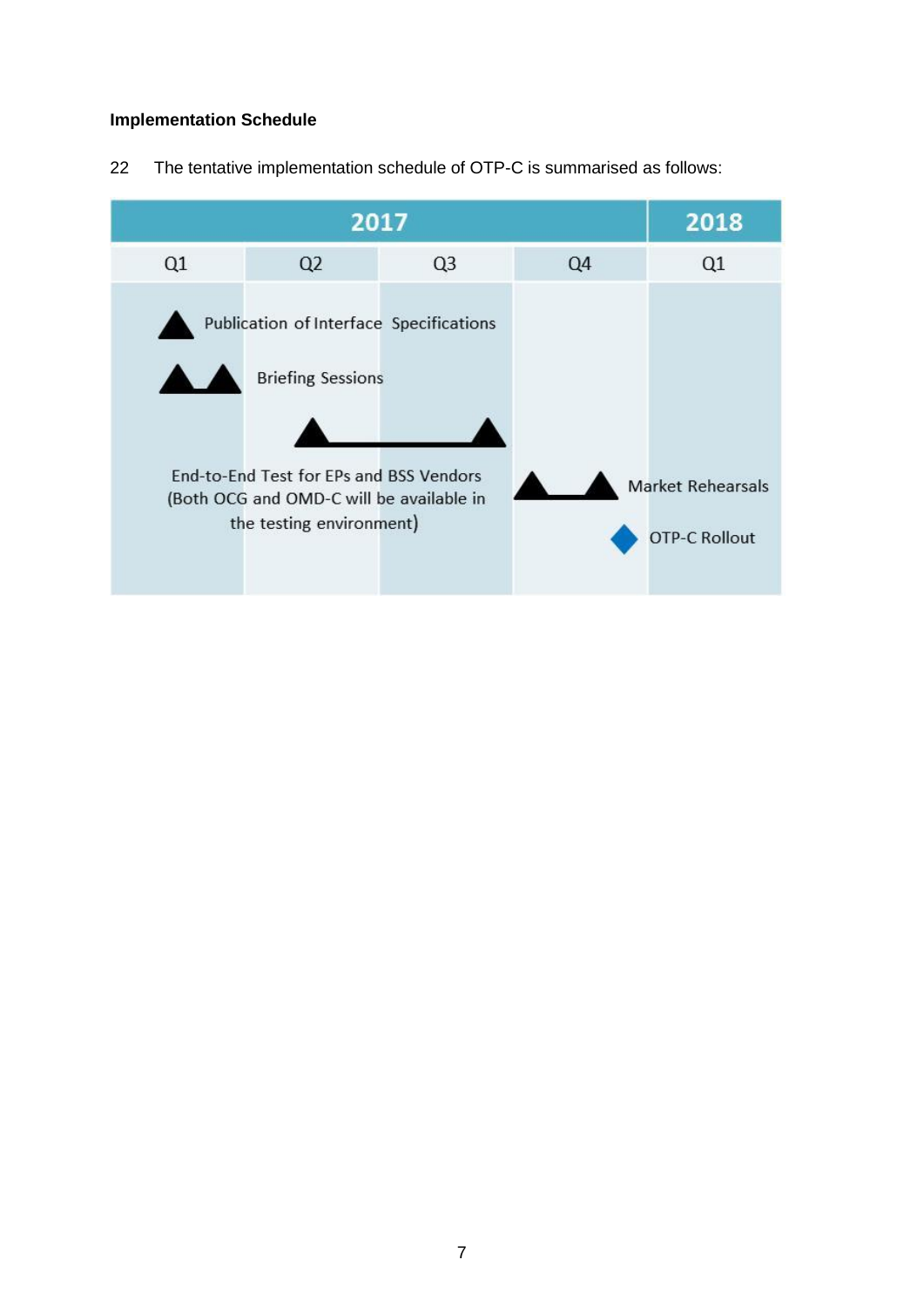## <span id="page-8-0"></span>SECTION 5: ENQUIRIES

23 For queries and further clarification on the HKEX Orion Trading Platform – Securities Market, please email [OTPC@hkex.com.hk](mailto:OTPC@hkex.com.hk) or write to:

> Hong Kong Exchanges and Clearing Limited 6<sup>th</sup> Floor, Two Exchange Square 8 Connaught Place **Central** Hong Kong

Re: Information Paper on HKEX Orion Trading Platform – Securities Market

- 24 EPs and BSS vendors are welcomed to contact the HKEX BSS Support Team [\(BSSSupport@hkex.com.hk\)](mailto:BSSSupport@hkex.com.hk) for clarification on OCG Interface Specifications.
- 25 For enquiries about OMD-C, please contact HKEX-IS (IVSupport@hkex.com.hk).
- 26 For future project updates, please refer to OTP-C project corner at HKEX website [http://www.hkex.com.hk/OTPC.](http://www.hkex.com.hk/OTPC)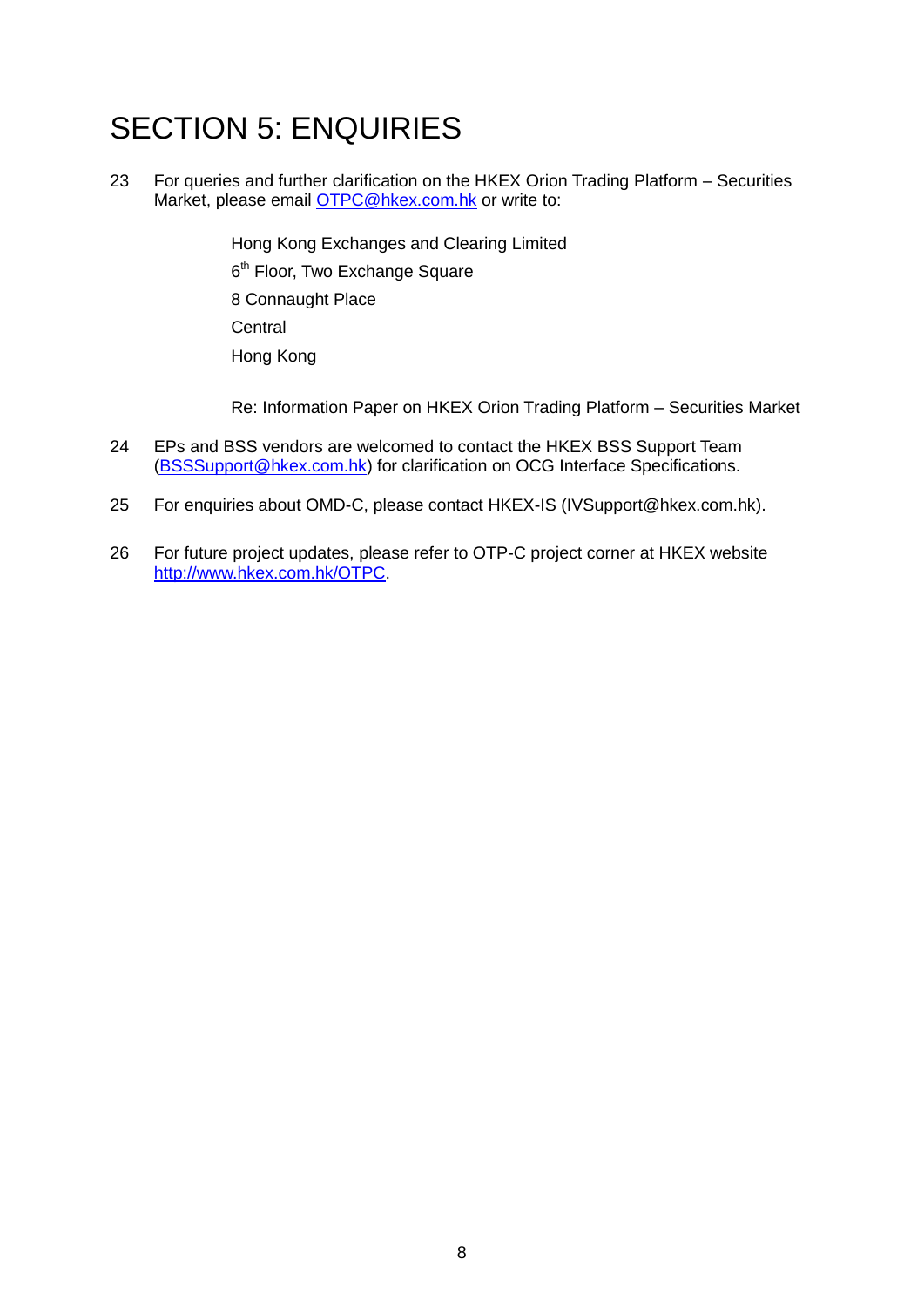## <span id="page-9-0"></span>APPENDIX: SUMMARY OF ENHANCEMENTS

#### **Minor Enhancements in Trading Functionality**

| <b>Enhancements</b>                                                                                                                                            | <b>Description</b>                                                                                                                                                                                                                                                                                                                                                                                                                                                                                                                |
|----------------------------------------------------------------------------------------------------------------------------------------------------------------|-----------------------------------------------------------------------------------------------------------------------------------------------------------------------------------------------------------------------------------------------------------------------------------------------------------------------------------------------------------------------------------------------------------------------------------------------------------------------------------------------------------------------------------|
| Allow changing the<br>non-price/non-quantity<br>related attributes of an<br>order in Pre-Order<br>Matching/No<br>Cancellation/Random<br><b>Closing Periods</b> | Changing non-price/non-quantity related attributes of an order will be<br>$\overline{\phantom{a}}$<br>allowed in<br>Pre-Order Matching Period of Pre-Opening Session<br>$\bullet$<br>No Cancellation Period and Random Closing Period of Closing<br>$\bullet$<br>Auction Session.<br>Example of non-price/non-quantity related attributes:<br><b>Order Capacity</b><br>$\bullet$<br><b>Short Sell Indication</b><br><b>Broker Comment</b><br>$\bullet$<br><b>Broker Location ID</b><br>$\bullet$<br><b>Disclosure Instruction</b> |
| Enhancements of the<br>existing "mass order<br>cancellation" and "OBO<br>single order<br>cancellation" functions                                               | In AMS/3.8, "mass order cancellation" cannot cancel special/odd lot<br>$\overline{\phantom{a}}$<br>In OTP-C, "mass order cancellation" will cancel all orders<br>orders.<br>including board lot, special lot and odd lot orders.<br>In AMS/3.8, "OBO single order cancellation" cannot cancel special/odd<br>lot orders. In OTP-C, "OBO single order cancellation" can cancel all<br>kinds of orders including board lot, special lot or odd lot orders.                                                                          |